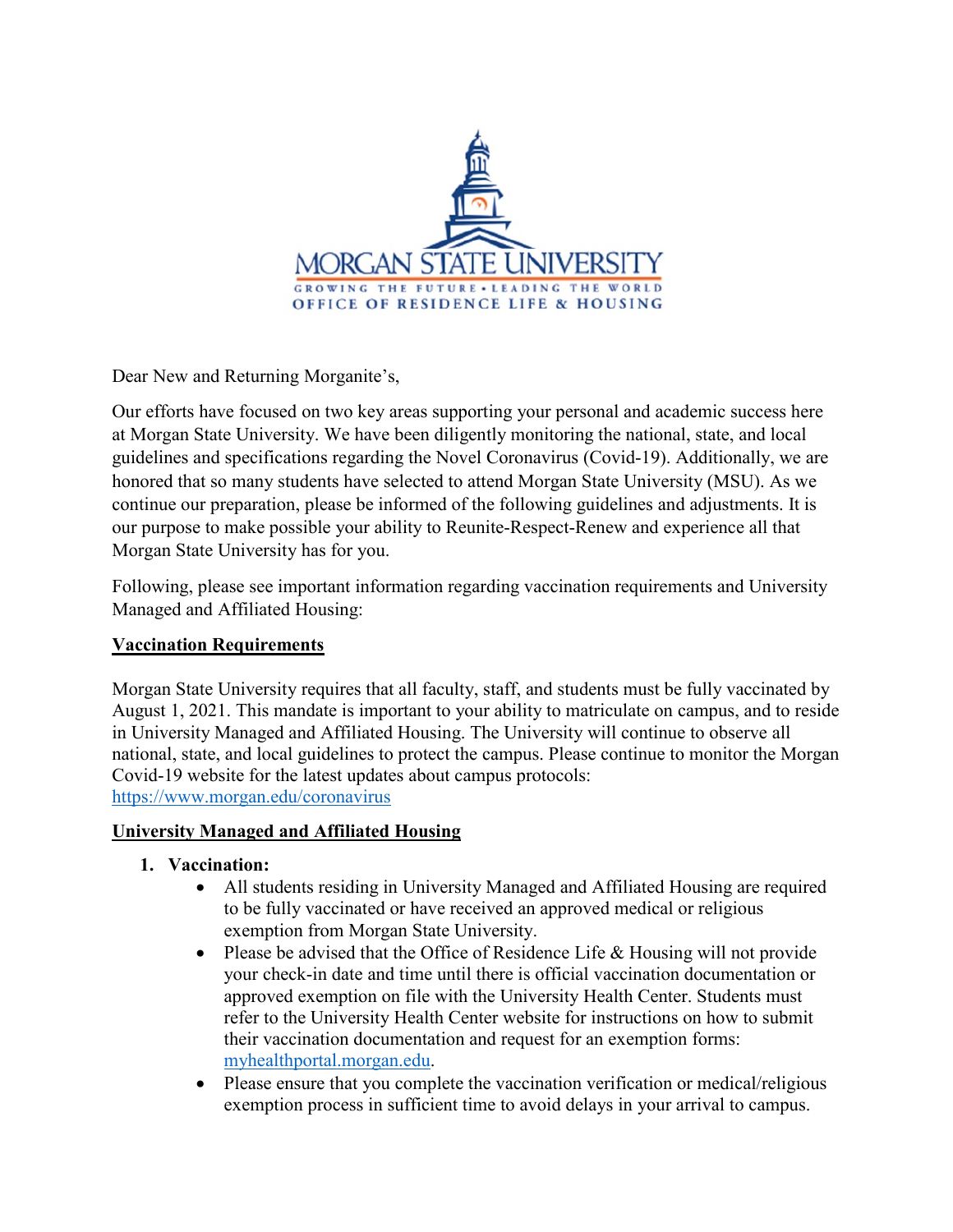• It is important that you read all University information regarding COVID-19 mitigations, guidelines, protocols, and requirements: <https://www.morgan.edu/coronavirus>

# **2. Housing:**

As national, state, and local guidelines and recommendations have been relaxed regarding COVID-19, we will be returning to our normal housing configurations. The return to standard occupancy, supports our ability to increase housing capacities. As housing is at a premium, this return, supports our approach to resolving the record demand for housing. Residential assignments will be as follows:

## Housing Configurations

- **Marble Hall Gardens**: Double Occupancy for all units (Coed)
- **HH Midtown**: Double Occupancy in all standard units (Coed)
- **Thurgood Marshall**: Double Occupancy (Coed)
- **Rawlings Hall**: Double Occupancy (Males)
- **Blount Towers**: Double Occupancy (Females)
- **Baldwin Hall**: Double Occupancy (Females)
- **Cummings House**: Double Occupancy (Females)
- **O'Connell Hall**: Double Occupancy (Males)
- **Harper/Tubman House**: Double Occupancy (Coed)
- **Morgan View**: Standard unit Occupancy (Coed) **inclusive of some freshmen spaces males and females**

In our efforts to meet the demand for housing, we will be assigning a number of freshmen students to Morgan View. These will be four bedroom units with two baths. Each student will have their own bedroom.

## **3. Assignments:**

- The process for notification of housing assignments will be begin Friday, July 16, 2021. Please be advised that assignments will only be sent to your Morgan State University issued e-mail address
- The Office of Residence Life & Housing **will make every effort** to honor all assignment requests. However, please be advised that some requests required a change in building assignment. Additionally, **we will work** to meet all roommate requests that were accurately completed via our housing portal and submitted by the stated deadline of June 14th
- Students **currently** on our housing waitlist will be notified when an assignment becomes available by their Morgan State University e-mail. Students will be informed of next steps to complete the housing application to receive an assignment. This notification will be time sensitive. Please make it a habit to review your MSU e-mail account daily. **You will have no more than 72 hours to respond to the e-mail and complete the process. Again, this is an extremely time sensitive process**
- **We have notified a number of students, via their university issued e-mail address regarding –NOT- completing the application process. If you have been notified about –NOT- hitting the FINISH Button, the window to**